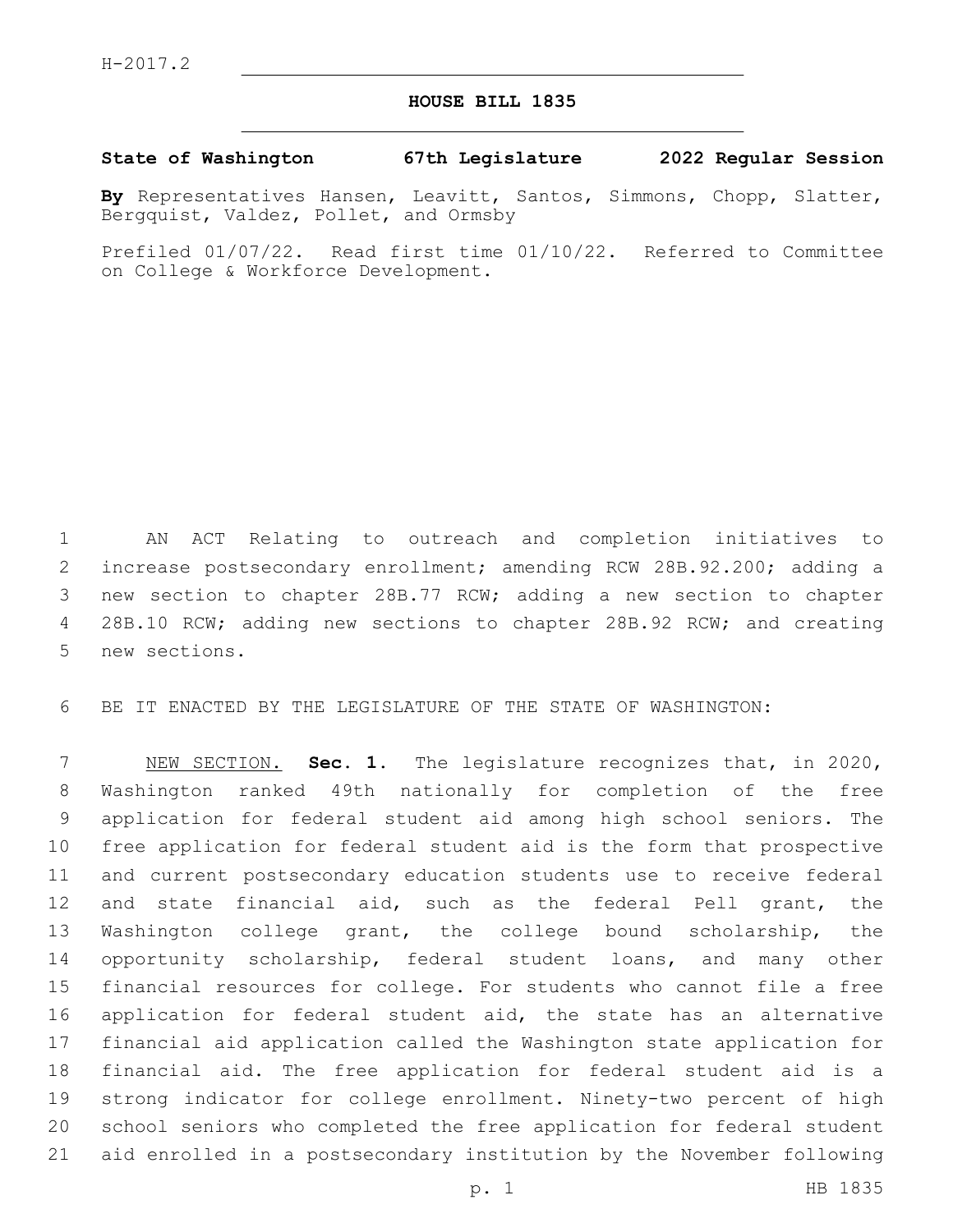graduation versus 51 percent of students who did not complete a free application for federal student aid. In addition, the legislature recognizes that the pandemic has exacerbated equity gaps in college access as colleges and universities are experiencing decreases in enrollments among low-income students, despite having one of the largest and most generous need-based financial aid programs in the country. The legislature recognizes that the Washington college grant program established in chapter 28B.92 RCW, which education trust called "the most equity-focused free college program in the country" is a critical tool to address these equity gaps and help students enter college and apprenticeships. Therefore, it is the legislature's intent to establish an outreach initiative for the Washington college grant and an outreach and completion initiative for the free application for federal student aid and Washington state application 15 for financial aid to help students succeed.

 NEW SECTION. **Sec. 2.** A new section is added to chapter 28B.77 17 RCW to read as follows:

 (1) Subject to availability of amounts appropriated for this specific purpose, the student achievement council shall conduct a statewide marketing campaign to increase awareness of the Washington college grant program established in chapter 28B.92 RCW. The student achievement council shall issue a request for proposal for hiring a marketing firm that will produce high quality advertisements to promote the state's largest financial aid program. Advertisements should be marketed towards potential postsecondary students and their parents with the goal of increasing awareness of the Washington college grant program to further the state's educational attainment goals. The advertisements may include television commercials, billboards, advertisements on public transit, paid internet search 30 advertisements, and social media marketing.

 (2) Subject to availability of amounts appropriated for this specific purpose, the student achievement council shall send letters to families who may be eligible for the Washington college grant to 34 inform them of their potential eligibility.

 NEW SECTION. **Sec. 3.** A new section is added to chapter 28B.10 36 RCW to read as follows:

 Subject to availability of amounts appropriated for this specific purpose, the institutions of higher education shall develop and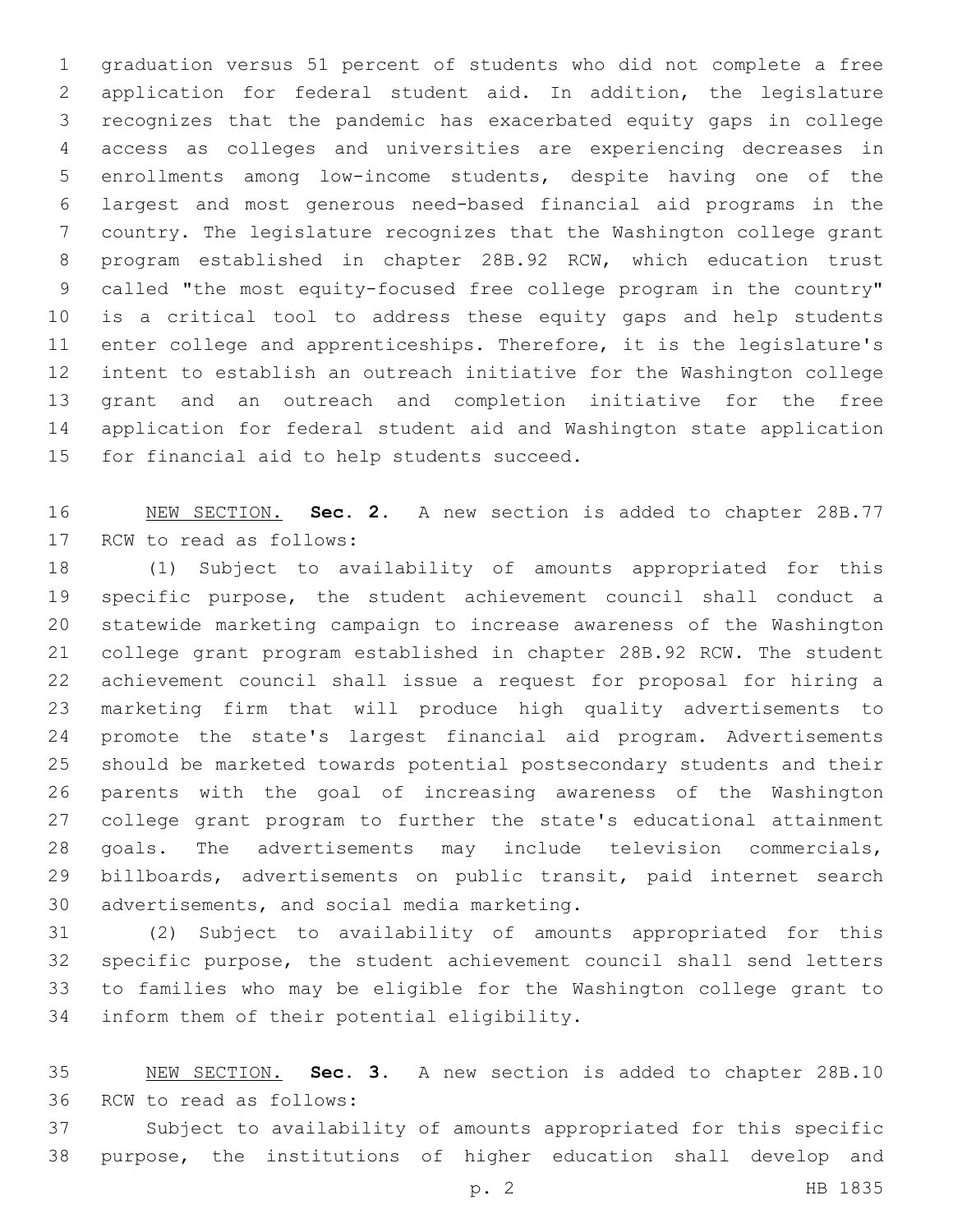administer a free application for federal student aid and Washington state application for financial aid outreach and completion initiative.3

 (1) The institutions of higher education shall employ outreach specialists to work directly with high schools. The outreach specialists shall make significant contact with high school students and their families for the purpose of increasing high school student free application for federal student aid and Washington state application for financial aid completion rates. It is the legislature's intent that the outreach specialists be employed at a ratio of one to 600 high school students, with 60 percent of the outreach specialists employed by community and technical colleges and 40 percent employed by the public four-year institutions of higher education. The outreach specialists shall use the free application for federal student aid and Washington state application for financial aid data maintained by the student achievement council to conduct targeted outreach and free application for federal student aid and Washington state application for financial aid completion assistance to high school seniors. The outreach specialists shall conduct other outreach as appropriate, including virtual or in-person presentations with students and families, announcements on school intercoms and social media channels, outreach to recent high school graduates as peer messengers, and events at school college or career 24 fairs.

 (2) The institutions of higher education shall report to the appropriate committees of the legislature in accordance with RCW 43.01.036 by December 1, 2023, on the free application for federal student aid and Washington state application for financial aid outreach and completion initiative. The report must include details on how the institutions of higher education used the funding and how the initiatives worked to increase free application for federal student aid and Washington state application for financial aid completion rates. The report must also include before and after free application for federal student aid and Washington state application for financial aid completion data and specific details about the number of high school students assisted in completing the free application for federal student aid and Washington state application 38 for financial aid.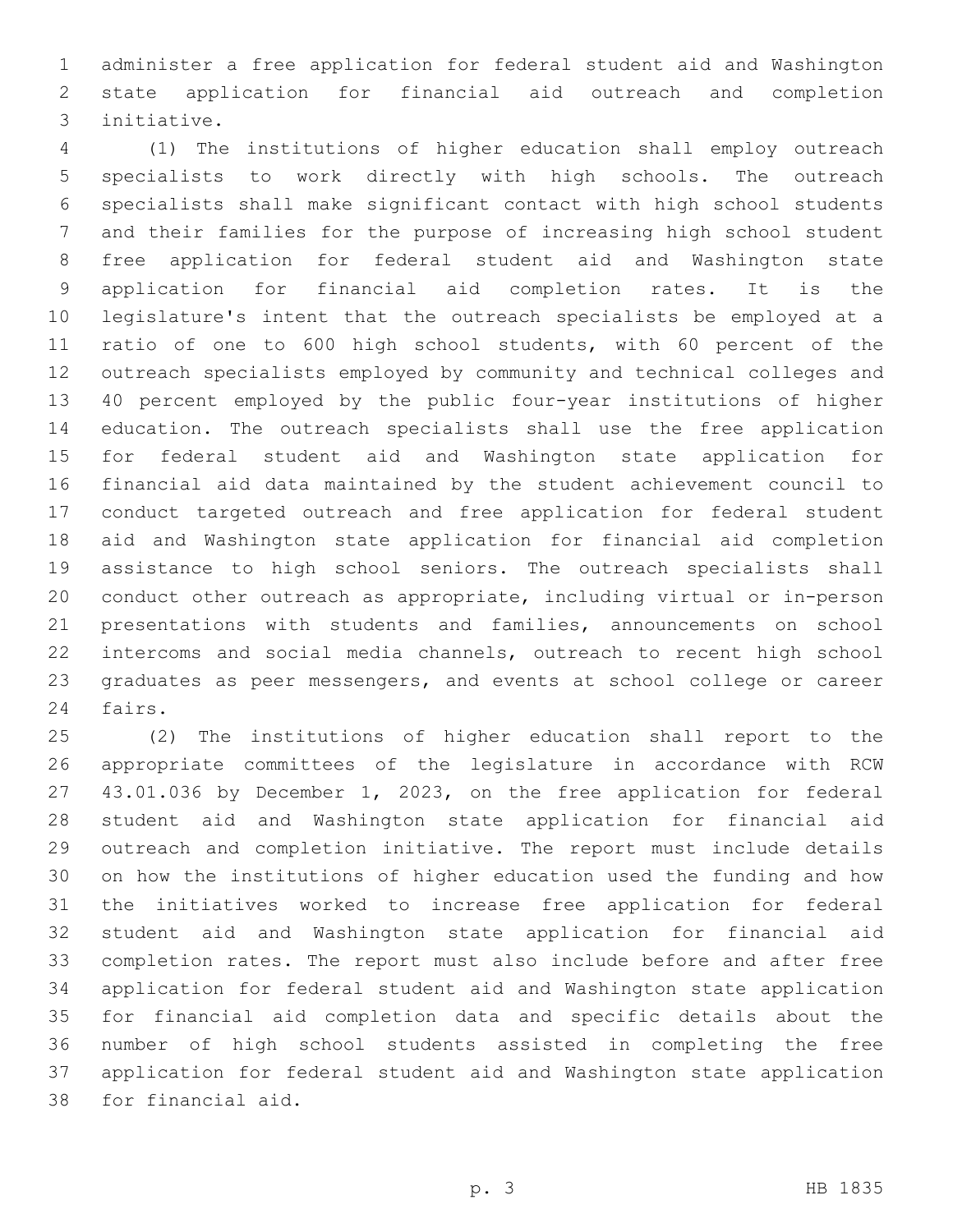NEW SECTION. **Sec. 4.** (1) Subject to availability of amounts appropriated for this specific purpose, the student achievement council shall select an organization or organizations with a proven track record of working with historically underrepresented populations to implement a community grant program to increase free application for federal student aid and Washington state application for financial aid completion. The organization or organizations selected shall:

 (a) Be embedded in their respective community and have a strong 10 foundation of trust among members of the community; and

 (b) Be committed to working directly with individual members of their community to assist with one-on-one free application for federal student aid and Washington state application for financial 14 aid completion.

 (2) The organization or organizations selected for the grant program shall report back to the student achievement council on the progress of their work, complete with data on the number of individuals assisted and how the organization boosted free application for federal student aid and Washington state application for financial aid completion rates. The student achievement council shall compile this information and report back to the appropriate committees of the legislature in accordance with RCW 43.01.036 by 23 December 1, 2022.

 NEW SECTION. **Sec. 5.** (1) Subject to availability of amounts 25 appropriated for this specific purpose, the state library shall administer a grant program and distribute grants to local public libraries to conduct outreach to their communities with the purpose of increasing free application for federal student aid and Washington state application for financial aid completion rates.

 (2) The state library shall, as a condition of the grant program, require local public libraries to partner with community-based organizations including, where appropriate, organizations with proven track records of working with historically underrepresented populations, to implement a community grant program to increase free application for federal student aid and Washington state application for financial aid completion. The organization or organizations 37 selected shall:

 (a) Be embedded in their respective community and have a strong foundation of trust among members of the community; and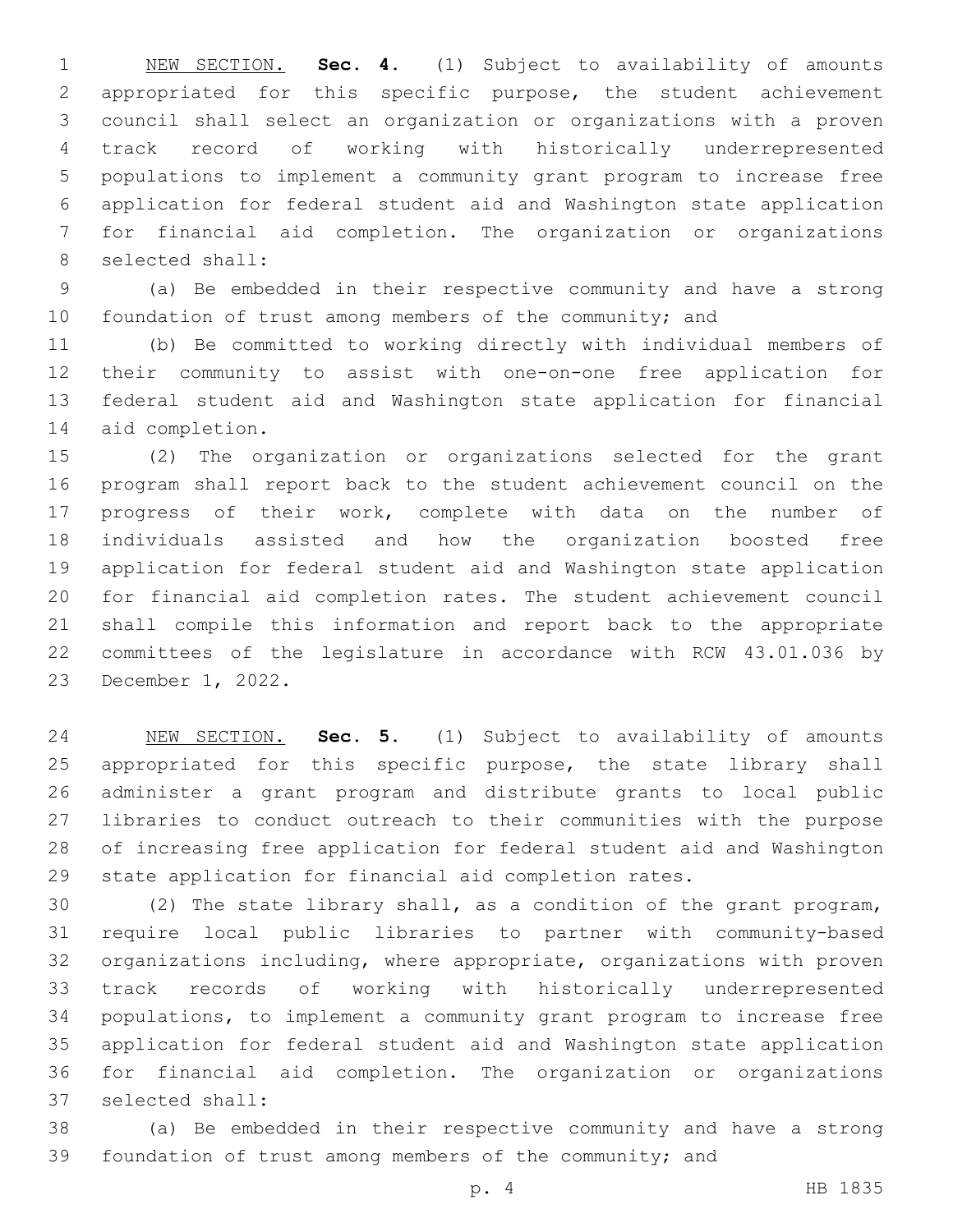(b) Be committed to working directly with individual members of their community to assist with one-on-one free application for federal student aid and Washington state application for financial aid completion.4

 (3) The state library shall report back to the appropriate committees of the legislature in accordance with RCW 43.01.036 by December 1, 2022, on the progress of the library outreach project to boost free application for federal student aid and Washington state 9 application for financial aid completion rates.

 **Sec. 6.** RCW 28B.92.200 and 2019 c 406 s 19 are each amended to read as follows:11

 (1) The Washington college grant program is created to provide a statewide free college program for eligible participants and greater access to postsecondary education for Washington residents. The Washington college grant program is intended to increase the number of high school graduates and adults that can attain a postsecondary credential and provide them with the qualifications needed to compete 18 for job opportunities in Washington.

 (2) The office shall implement and administer the Washington college grant program and is authorized to establish rules necessary 21 for implementation of the program.

 (3) The legislature shall appropriate funding for the Washington college grant program. Allocations must be made on the basis of estimated eligible participants enrolled in eligible institutions of higher education or apprenticeship programs. All eligible students are entitled to a Washington college grant beginning in academic year 2020-21.

 (4) The office shall award Washington college grants to all eligible students beginning in academic year 2020-21.

 (5) To be eligible for the Washington college grant, students 31 must meet the following requirements:

 (a) Demonstrate financial need under RCW 28B.92.205 or be receiving one of the following types of public assistance:

 (i) Temporary assistance for needy families under chapter 74.08 35 RCW;

 (ii) Aged, blind, or disabled assistance benefits under chapter 74.62 RCW; or

38 (iii) Refugee cash assistance;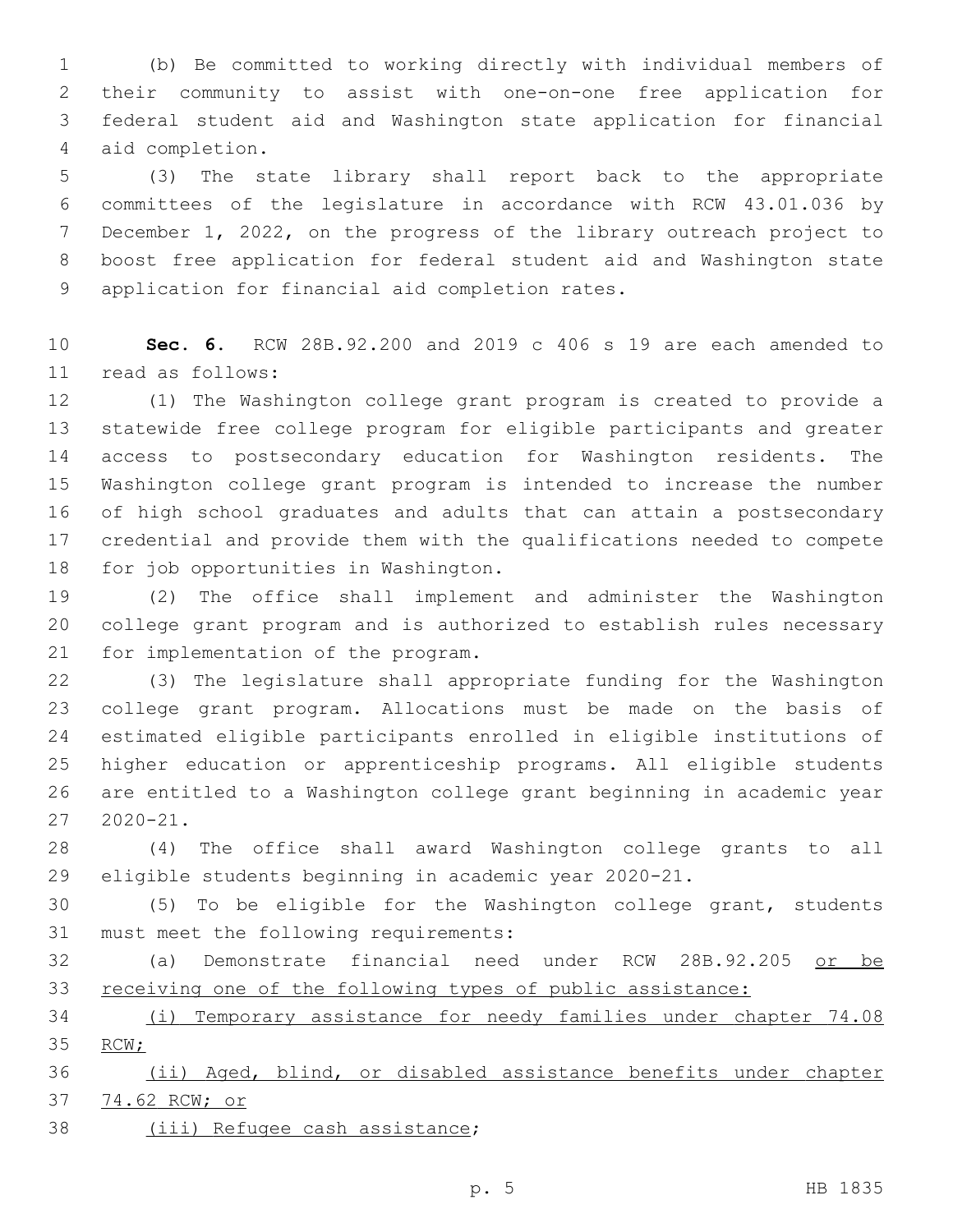(b)(i) Be enrolled or accepted for enrollment for at least three quarter credits or the equivalent semester credits at an institution of higher education in Washington as defined in RCW 28B.92.030; or

 (ii) Be enrolled in a registered apprenticeship program approved 5 under chapter 49.04 RCW;

 (c) Be a resident student as defined in RCW 28B.15.012(2) (a) 7 through  $(e)$ ;

 (d) File an annual application for financial aid as approved by 9 the office; and

 (e) Must not have earned a baccalaureate degree or higher from a 11 postsecondary institution.

 (6) Washington college grant eligibility may not extend beyond five years or one hundred twenty-five percent of the published length of the program in which the student is enrolled or the credit or 15 clock-hour equivalent.

 (7) Institutional aid administrators shall determine whether a student eligible for the Washington college grant in a given academic year may remain eligible for the ensuing year if the student's family 19 income increases by no more than three percent.

 (8) Qualifications for receipt and renewal include maintaining satisfactory academic progress toward completion of an eligible program as determined by the office and established in rule.

 (9) Should a recipient terminate his or her enrollment for any reason during the academic year, the unused portion of the grant shall be returned to the state educational grant fund by the institution of higher education according to the institution of higher education's policy for issuing refunds, except as provided in 28 RCW 28B.92.070.

 (10) An eligible student enrolled on a part-time basis shall receive a prorated portion of the Washington college grant for any academic period in which he or she is enrolled on a part-time basis.

 (11) The Washington college grant is intended to be used to meet the costs of postsecondary education for students with financial need. The student shall be awarded all need-based financial aid for which the student qualifies as determined by the institution.

 (12) Students and participating institutions of higher education shall comply with all the rules adopted by the council for the 38 administration of this chapter.